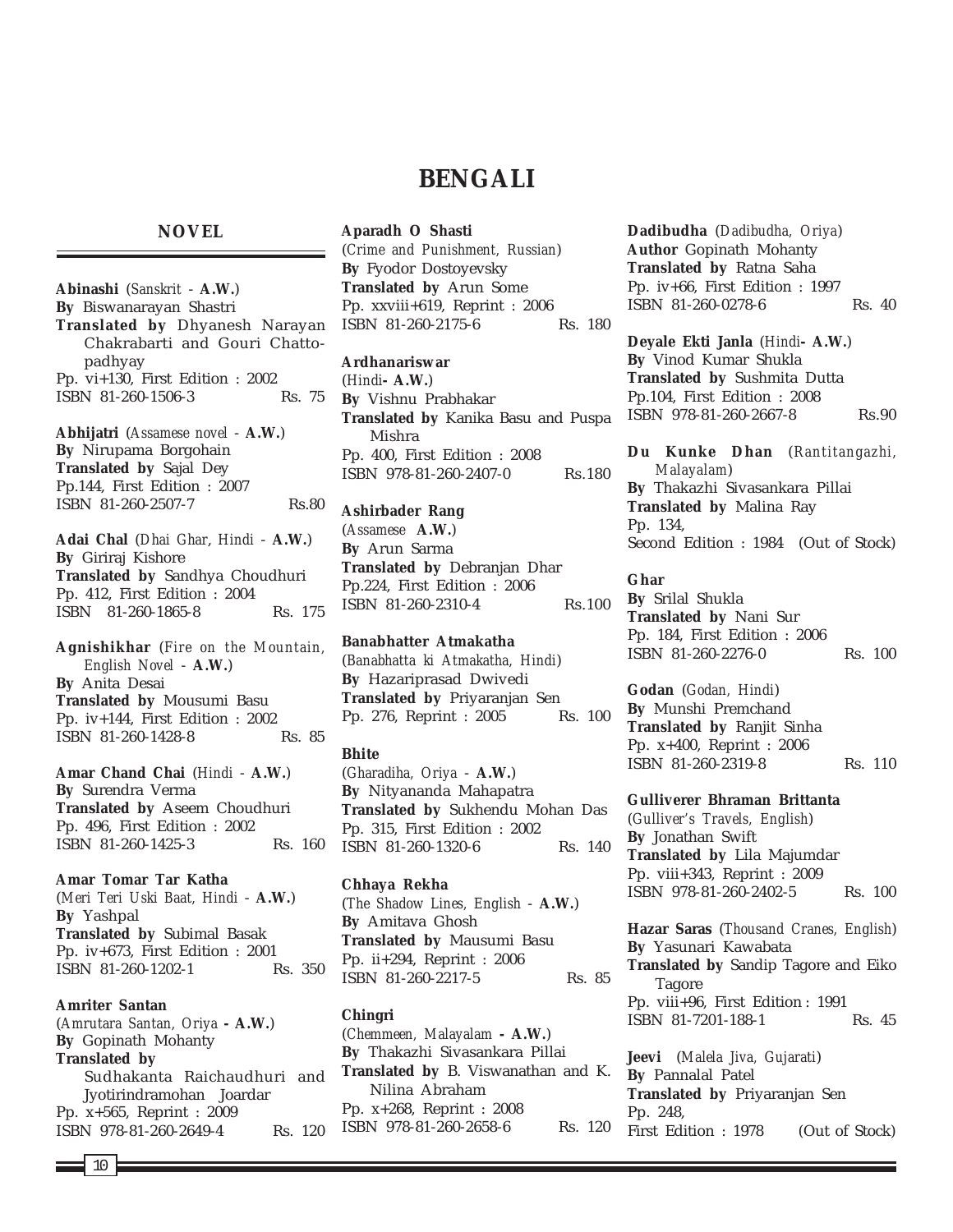**Karmelin** (*Konkani* - **A.W.**) **By** Damodar Mauzo **Translated by** Robin Roychoudhury Pp. 198, First Edition : 2006 ISBN 81-260-1861-5 Rs. 100

**Kandeed** (*Candide, French*) **By** Voltaire **Translated by** Arun Mitra Pp. xviii+126, Reprint : 2001 ISBN 81-260-1114-9 Rs. 40

**Kintu Ke Khabar Rakhe!** (*Pan Lakshant Kon Gheto? Marathi*) **By** Hari Narayan Apte **Translated by** Sarojini Kamatnurkar Pp. xx+670, First Edition : 1971 (Out of Stock)

**Kusumbala** (*Kannada* - **A.W**) **By** Devanur Mahadeva **Translated by** Meera Chakravarthy Pp. 64 First Edition: 2010 ISBN 978-81-260-2908-2 Rs. 50

### **Lal Ebang Kalo**

(*French classic, Le Rouge et pe Noir*) **By** Stendhal **Translated by** Purnima Roy Pp. x+511, First Edition : 2000 ISBN 81-260-0913-6 Rs. 165

#### **Madhabi**

(*Manipuri*) **By** Kamal Singh **Translated by** Shyamali Devi Pp. 64, First Edition : 2008 ISBN 978-81-260-2653-1 Rs.60

## **Maharathi**

(*Assamese Novel-***A.W.**) **By** Chandraprasad Saikia **Translated by** Tarit Choudhury Pages: 280, First Edition : 1998 ISBN 81-260-1768-6 Rs. 130

## **Maila Chadar**

(*Ek Chadar Maili Si, Urdu -* **A.W.**) **By** Rajinder Singh Bedi **Translated by** Shantiranjan Bhattacharya Pp. viii+72, Reprint : 2001 ISBN 81-260-1107-6 Rs. 40

#### **Marche Dhara Tarowal**

(*Mamare Dhara Tarowal Aru Dukhan, Assamese* - **A.W.**) **By** Indira Goswami **Translated by** Sanjeet Chakravarty Pp. viii+212, First Edition : 1998 ISBN 81-260-0542-8 (Out of Stock)

**Matir Kavya** (*Matimatal, Oriya*) **By** Gopinath Mohanty **Translated by** Manjushree Roy Pp. vi+806, First Edition : 2001 ISBN 81-260-1203-X Rs. 220

**Matir Manush** (*Matir Manish, Oriya*) **Author** Kalindicharan Panigrahi **Translated by** Sukhalata Rao Pp. 104, Reprint : 1994 ISBN 81-7201-616-6 Rs. 35

**Matir Tane** (*Marali Mannige, Kannada*) **By** K. Sivarama Karanth **Translated by** Vishnupada Bhattacharya Pp. xii+372, Reprint : 2001 ISBN 81-260-1106-8 Rs. 100

#### **Mrityunjaya**

(*Mrityunjaya, Assamese*) **By** Birendrakumar Bhattacharyya **Translated by** Usharanjan Bhattacharya Pp. viii+233, First Edition : 1998 ISBN 81-260-0610-2 Rs. 90

#### **Nagar Manthan**

(*Nanga-Rukh, Dogri* - **A.W.**) **By** O.P. Sharma, 'Sarathi' **Translated by** Prabir Ghosh Pages: 68 First Edition : 1991 ISBN 81-7201-063-X Rs. 20

**Nanar Hati**

(*Enruppappekoranentarnu, Malayalam*) **By** V.M. Basheer **Translated by** K. Nilina Abraham **Foreword** Joseph Mundassery Pages: 90, Reprint : 1985 (Out of Stock)

**Narayan Rao** (*Telugu*) **By** Adivi Bapiraju **Translated by** B. Visvanatham and Leela Majumdar Pp. viii+398, First Edition : 1973 (Out of Stock)

**Nari** (*Hindi*) **By** Siyaramsharan Gupta **Translated by** Sudhakanta Raichaudhuri Pp. viii+138, First Edition : 1968 (Out of Stock)

**Need** (*Khosla, Marathi*) **By** Bhalchandra Nemade **Translated by** Vandana Alase Hazra Pp. viii+252, First Edition : 2001 ISBN 81-260-1284-6 Rs. 120

**Neel Chand** (*Neela Chand, Hindi,* **A.W.**) **By** Shivaprasad Sinha **Translated by** Rrama Verma Pp. 4+615, First Edition : 2002 ISBN 81-260-1429-6 Rs. 300

**Niralamba** (*Assamese* **- A.W.**) **By** Syed Abdul Malik **Translated by** Usharanjan Bhattacharya Pp.104, First Edition : 2006 ISBN : 81-260-2443-7 Rs.60

**Parichay Patra** (*Urdu* **- A.W.**) **By** Salauddin Pervez **Translated by** Shabdir Ahmed Pp. 200, First Edition : 2008 ISBN 978-81-260-2505-3 Rs.100

**Parva** (*Kannada*) **By** S.L. Bhyrappa **Translated by** Pushpa Misra and Kanika Bose Pp. 280, First Edition : 2002 ISBN 81-260-1331-1 Rs. 220

**Professor** (*Malayalam*) **By** Joseph Mundassery **Translated by** Nilina Abraham Pp. viii+72, Second Edition : 1988 Rs. 15

### **Raktabanya**

(*Kuruthi Punal, Tamil* **- A.W.**) **By** Indira Parthasarathy **Translated by** S. Krishnamoorthy Pp. 184, First Edition : 1989 (Out of Stock)

**Rod-Bristi-Jhar** (*Zombi, Marathi* - **A.W.**) **By** Anand Yadav **Translated by** Neeta Sen Samarth Pp. xii+352, First Edition : 2000 ISBN 81-260-1207-2 Rs. 125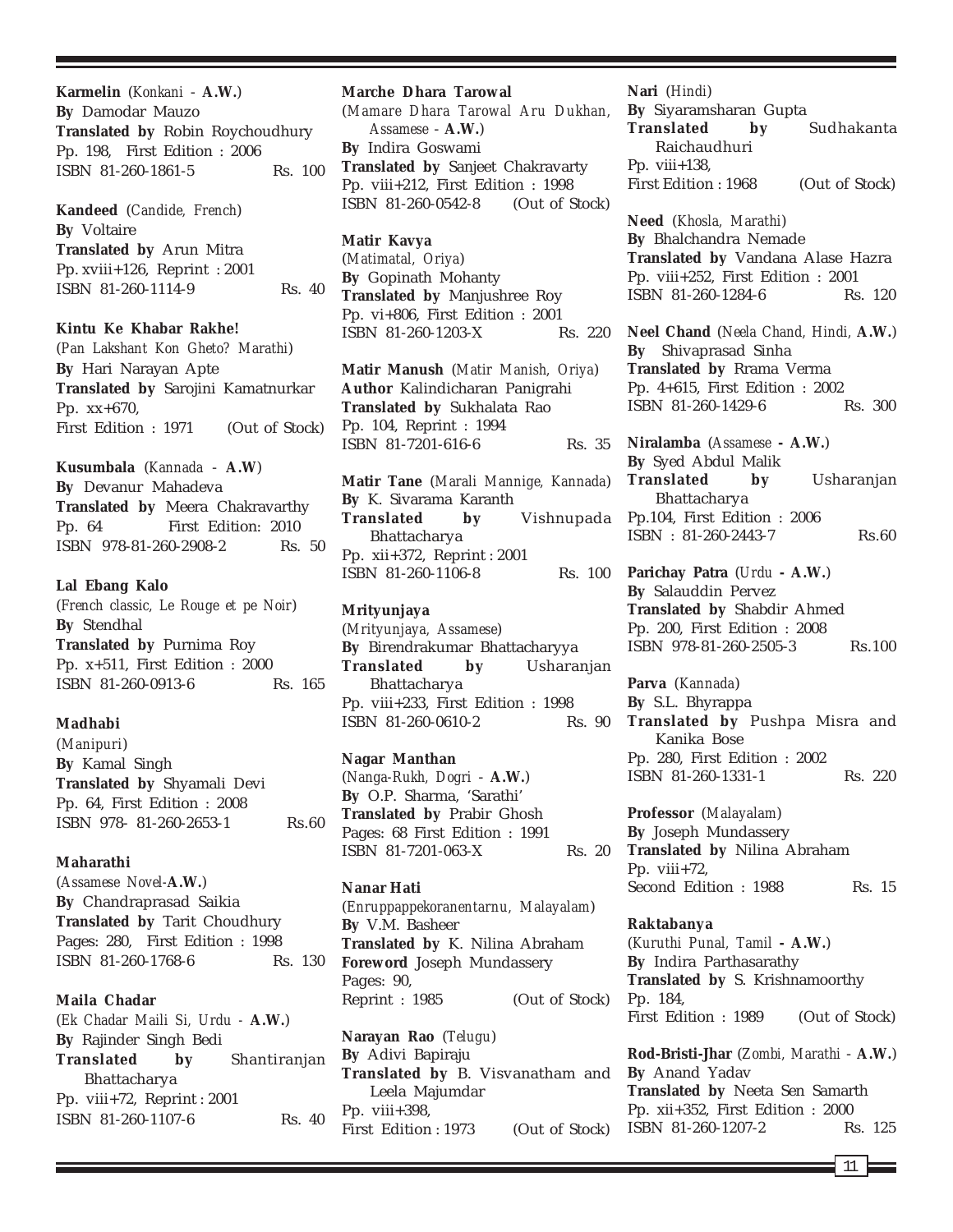**Sarpa O Rajju**

(*The Serpent and the Rope, English* - **A.W.**) **By** Raja Rao **Translated by** Ranendranath Pp. vi+314, First Edition : 1988 Bandyopadhyay Pp. 410, First Edition : 1994 ISBN 81-7201-717-0 Rs. 85

**Sheerna Toran** (*La Porte Etroite, French classic*) **By** Andre Gide **Translated by** Chinmoy Guha Pp. xiv+105, Reprint 2003 ISBN 81-260-1542-X Rs. 50

**Smaraksila** (*Malayalam* - **A.W.**) **By** Punatil Kunjabulla **Translated by** Debirani Ghosh and P.C. Vidyarthi Pp. iv+184, First Edition : 1999 ISBN 81-260-0760-5 Rs. 75

**Talmadira Matal** (*The Palm-Wine Drinkard, English*) **By** Amos Tutuola **Translated by** Dhruba Gupta Pp. 90, First Edition : 1995 ISBN 81-7201-907-6 Rs. 30

**Thakurdadar Har** (*Kakadeutar Har, Assamese*) **By** Navakanta Barua **Translated by** Baharuddin Pp. vi+77, First Edition : 1995 ISBN 81-7201-912-2 Rs. 35

**Unish Bigha Dui Katha** (*Chha Man Atha Guntha, Oriya*) **By** Fakir Mohan Senapati **Translated by** Maitri Shukla Pp. xii+140, Reprint : 2003 ISBN 81-260-1753-8 Rs. 50

**Vaishakh** (*Vaishaka, Kannada* **- A.W.**) **By** Chaduranga **Translated by** Ishani Hazra Pp.288, First Edition : 2006 ISBN 81-260-2112-8 Rs.150

## **Vishamrita**

(*Amrit Aur Vish, Hindi* - **A.W.**) **By** Amritlal Nagar **Translated by** Sandhya Chaudhury Pp. vi+550, First Edition : 2000 ISBN 81-260-0905-5 Rs. 160

#### **Yaruingam**

(*Iyaruingam, Assamese* - **A.W.**) **By** Birendra Kumar Bhattacharyya **Translated by** Sukumar Biswas Rs. 50

## **STORY**

**Amader Gachhpala Dehrate Ekhono Janmay** (*Our Trees Still Grow in Dehra, English* - **A.W.**) **By** Ruskin Bond **Translated by** Aseem Chaudhuri Pp. vi+104, First Edition : 2000 ISBN 81-260-0903-9 Rs. 60

**Bangla Galpa Sankalan (Volume-I)** (*Anthology of Bengali short stories*) **Compiled & Edited by** Asit Kumar Bandyopadhyay and Ajit Kumar Ghosh Pp. xx+221, Reprint : 2008 ISBN 978-81-260-2626-7 Rs. 70

**Bangla Galpa Sankalan (Volume-II)** (*Collection of Bengali short stories*) **Compiled & Edited by** Asru Kumar Sikdar and Kabita Sinha Pp. xiv+234, Fourth Reprint : 2007 ISBN 81-260-2519-0 Rs. 80

**Bangla Galpa Sankalan (Volume-III)** (*Anthology of Bengali short stories*) **Compiled & Edited by** Asrukumar Sikdar Pp. xviii+338, Reprint : 2006 ISBN 81-260-2307-4 Rs. 75

**Bangla Galpa Sankalan (Volume-IV)** *(Anthology of Bengali short stories)* **Compiled & Edited by** Sunil Gangopadhyay Pp. 424, Reprint : 2008 ISBN 81-260-2219-1 Rs.140

**Barshar Jharna** (*Nepali*) **By** Shibkumar Rai **Edited by** Sunil Das and Sudhon Ghosh Pp. 7+62, First Edition : 2002 ISBN 81-260-1530-6

#### **Biharer Lokakahini**

(*Folk-tales of Bihar*) **By** P.C. Roy Chaudhury **Translated by** Pradosh Chandra Roy Chaudhuri Pp. xiv+170 First Edition : 1980 (Out of Stock)

## **Chitrita Andhakar**

(Pata Devi *Oriya* **- A.W.**) **By** Binapani Mohanty **Translated by** Bharati Nandi Pp. 104, First Edition : 2006 ISBN 81-260-2221-3 Rs. 65

## **Deshbhag–Swadhinata Galpa Sankalan, Series-I**

(*A Collection of Bengali short stories on Partition & Independence*) Raktamavir Hare Volume I **Compiled & edited by** Debes Ray Pp. viii+398, First Edition : 1999 ISBN 81-260-0761-3 Rs. 130

**Ekaler Asamiya Galpa Sankalan** *(Collection of Assamese short stories)* **Compiled and Edited by** Nagen Saikia and Debalina Sen **Translated by** Various hands Pp. 600 First Edition : 2010

#### **Hemanter Kanna**

(*Pathjhar Ki Awaz, Urdu* - **A.W.**) **By** Qurratulain Hyder **Translated by** Puspita Mukhopadhyay Pp. vi+212, First Edition : 1999 ISBN 81-260-0764-8 Rs. 100

### **Hindi Galpa Sankalan**

(*Bengali translation of a collection of Hindi short stories* **Compiled & Edited** *by Bhisham Sahni* **Translated by** Subimal Basak Pp. 430, First Edition : 1999 ISBN 81-260-0667-6 (Out of Stock)

## **Hungariya Chhotagalpa** (*A compilation of Hungarian short stories*)

**Translated by** Ina Sengupta Pp. vi+133, First Edition : 1997 ISBN 81-260-0281-6 (Out of Stock)

**Iksugandha (***Sanskrit -* **A.W***)* **By** Rajendra Mishra **Translated by** Amita Chakraborty Pp. 56, Reprint : 2008 Rs. 55 ISBN 978-81-260-2662-3 Rs. 60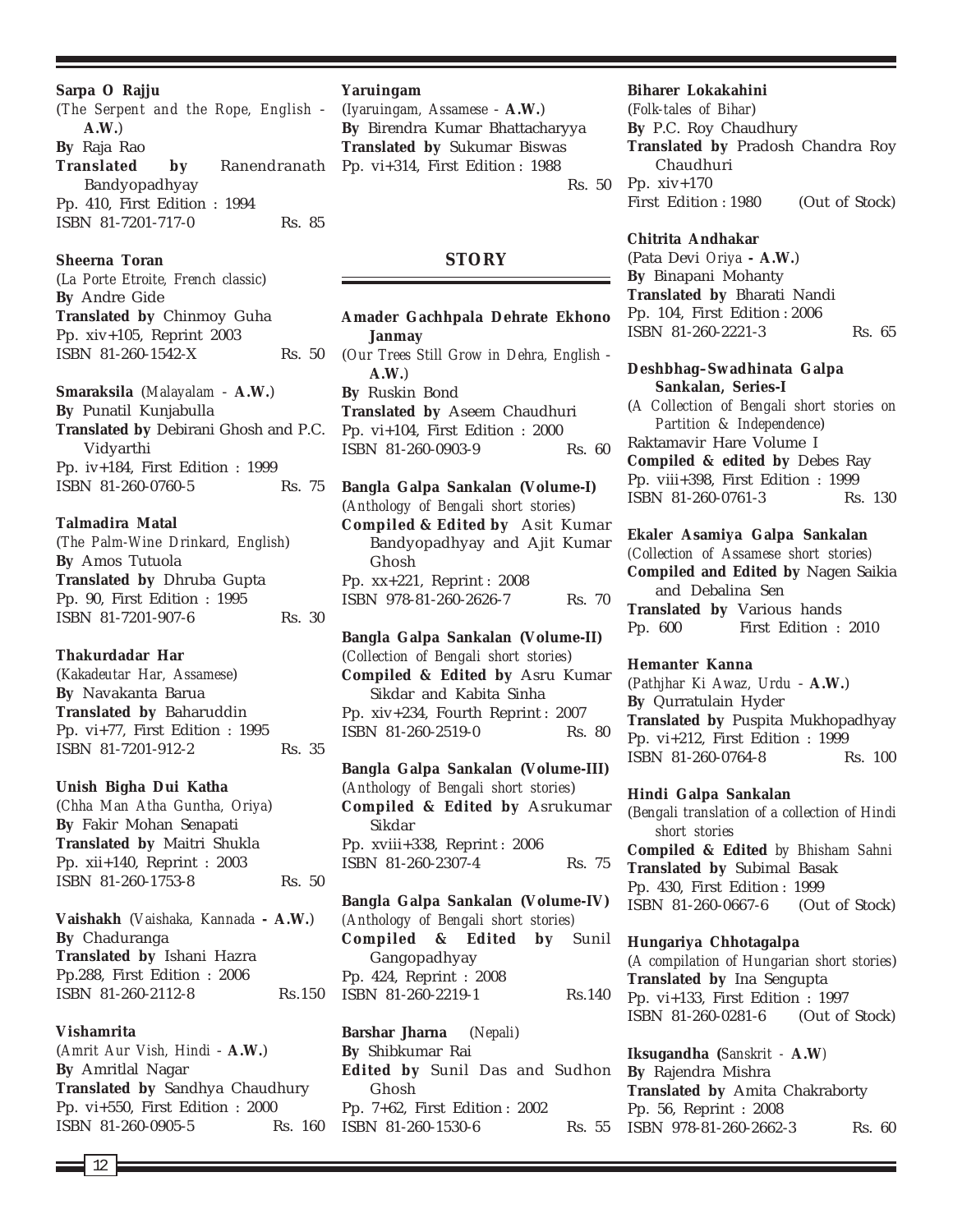## **Jyotsna Rater Tragedy**

(*Ik Chhit Chanan Di, Punjabi* - **A.W.**) **By** Kartar Singh Duggal **Translated by** Anindya Sourav Pp. viii+150, First Edition : 2001 ISBN 81-260-1111-4 Rs. 100

### **Kak O Kalapani**

(*Kawe aur Kala Pani, Hindi* **- A.W.**) **By** Nirmal Verma **Translated by** Maya Gupta Pp. 168, Reprint : 2009 ISBN 978-81-260-2593-0 Rs. 70

## **Karnataker Chhoto Galpa**

(*Anthology of Kannada short stories*) **By** L.S. Seshagiri Rao **Introduction** S.K. Chatterji **Translated by** B.G. Rao and Amiya Rao Pp. x+100 Second Edition : 1987 (Out of Stock)

## **Krishna Chandarer Nirbachita Galpa**

(*Selected short stories of Krishna Chander*) **Compiled by** Jai Ratan **Translated by** Nani Sur Pp. 284, Reprint : 2007 ISBN 81-260-2502-6 (Out of Stock)

**Kumari Harinir Chokh** (*Punjabi -* **A.W**) **By** Mohan Bhandari **Translated by** Shymal Bhattacharya Pp. 128, First Edition : 2008 ISBN 978-81-260-2662-3 Rs. 60

**Kuriti Galpa** *(Navodaya Scheme)* **By** Satyaki Haldan Pp. 176, First Edition : 2008 ISBN 978-81-260-2597-8 Rs. 100

## **Madhupur Bahudur**

(*A collection of Assamese short stories* - **A.W.**) **By** Sheelbhadra (Rebatimohan Datta Choudhury) **Translated by** the author Pp. vi+105, First Edition : 1999 ISBN 81-260-0767-2 Rs. 40

**Maithili Galpo Sankalan** (*Post-Independence Maithili short stories*) **Compiled by** Kamakhya Devi **Translated by** Gouri Sen Pp. xxvi+106, Reprint : 2010 ISBN 978-81-260-2910-5 Rs. 60

## **Matir Kutire**

(*The Mud-hut Dwellers: Selected Romanian short stories*) **By** Mihail Sadoveanu **Translated by** Amita Roy Pp. 80 First Edition : 1969 (Out of Stock)

## **Matir Murti**

(*Mati ki Muraten, Hindi*) **By** Rambriksh Benipuri **Foreword** Ramdhari Singh 'Dinkar' **Translated by** Maya Gupta Pp. xii+124 First Edition : 1958 (Out of Stock)

**Nikobari Lokkatha** *(Folktales of Nichobar)* **Compiled by** Rabin Raychowdhury **Translated by** Sajal Dey Pp.104, Reprint : 2009 ISBN 81-260-2440-2 Rs.60

**Nirbachita Kannadda Chhotogalpa** (*Selected Kannada short stories*) **Edited by** G.S. Amur **Translated by** Ishani Hazra Pp. xxv+266, First Edition : 2001 ISBN 81-260-1100-9 Rs. 150

**Pashan Jakhan Gale O Annanya Galpa** (*Kannada -* A.W) **By** P. Lankesh **Translated by** Ishani Hazra Pp. 160, First Edition : 2008 ISBN 978-81-260-2654-8 Rs. 100

**Rashomon O Anyanya Galpa** (*Rashomon and other stories, Japanese*) **By** Akutagawa Ryonotsuke **Translated by** Sandip Kumar Tagore Pp. viii+80, First Edition : 2000 ISBN 81-260-0852-0 (Out of Stock)

**Ratan Munda O Kaekti Galpa** (*Assamese short stories*) **By** Lakshminath Bezbarua **Translated by** Bina Mishra Pp. 96, Reprint : 2002 ISBN 81-260-1513-6 Rs. 35

**Ratha Saptaka** (*Oriya*) **By** Chandrasekhar Rath **Translated by** Mridula Mishra and Basanta Kumar Panda Pp. viii+70, First Edition : 2001 ISBN 81-260-1208-0 Rs. 60

## **Sampratik Kashmiri Chhotogalpa**

*(Contemporary Kashmiri Short Stories)* **Compiled by** Hridaya Kaul Bharati **Translated by** Prithwis Saha Pp. 88, Reprint : 2009 ISBN 81-260-2274-4 Rs. 65

#### **Swadesher Phulbagane**

(*Batan Ri Phulwari, Rajasthani Folk-tales* - **A.W.**) **By** Vijay Dan Detha **Translated by** Jaya Mitra Pp. viii+220, First Edition : 2000 ISBN 81-260-0860-1 Rs. 85

### **Tamil Galpa Sanchayana**

(*Anthology of Tamil short stories*) **By** A.K. Chettiar **Translated by** Vishnupada Bhattacharaya Pp. xviii+276, Reprint : 2006 ISBN 81-260-2197-7 Rs. 110

**Telugu Galpa Sankalan** (*Anthology Telugu short stories*) **Compiled & Edited by** Swami Shiv Sankar Shastri **Translated by** Sumita Bandyopadhyay Pp. xiv+222, First Edition : 1999 ISBN 81-260-0662-5 Rs. 80

### **Thakurghar**

(*Thakura Ghara,, Oriya* - **A.W.**) **By** Kishori Charan Das **Translated by** Jyotirindramohan Joardar Pp. x+174, First Edition : 1996 ISBN 81-7201-889-4 (Out of Stock)

**Ullanghan** (*Oriya short stories* - **A.W.**) **By** Pratibha Ray **Translated by** Bharati Nandi Pp. 224, First Edition : 2007 ISBN 81-260-2511-5 Rs. 110

#### **PLAY**

**Abhinaya Chandragupta** (*Hindi Drama*) **By** Jayshankar Prasad **Translated by** Anadiranjan Biswas Pp.128, First Edition : 2006 ISBN 81-260-2311-2 Rs.75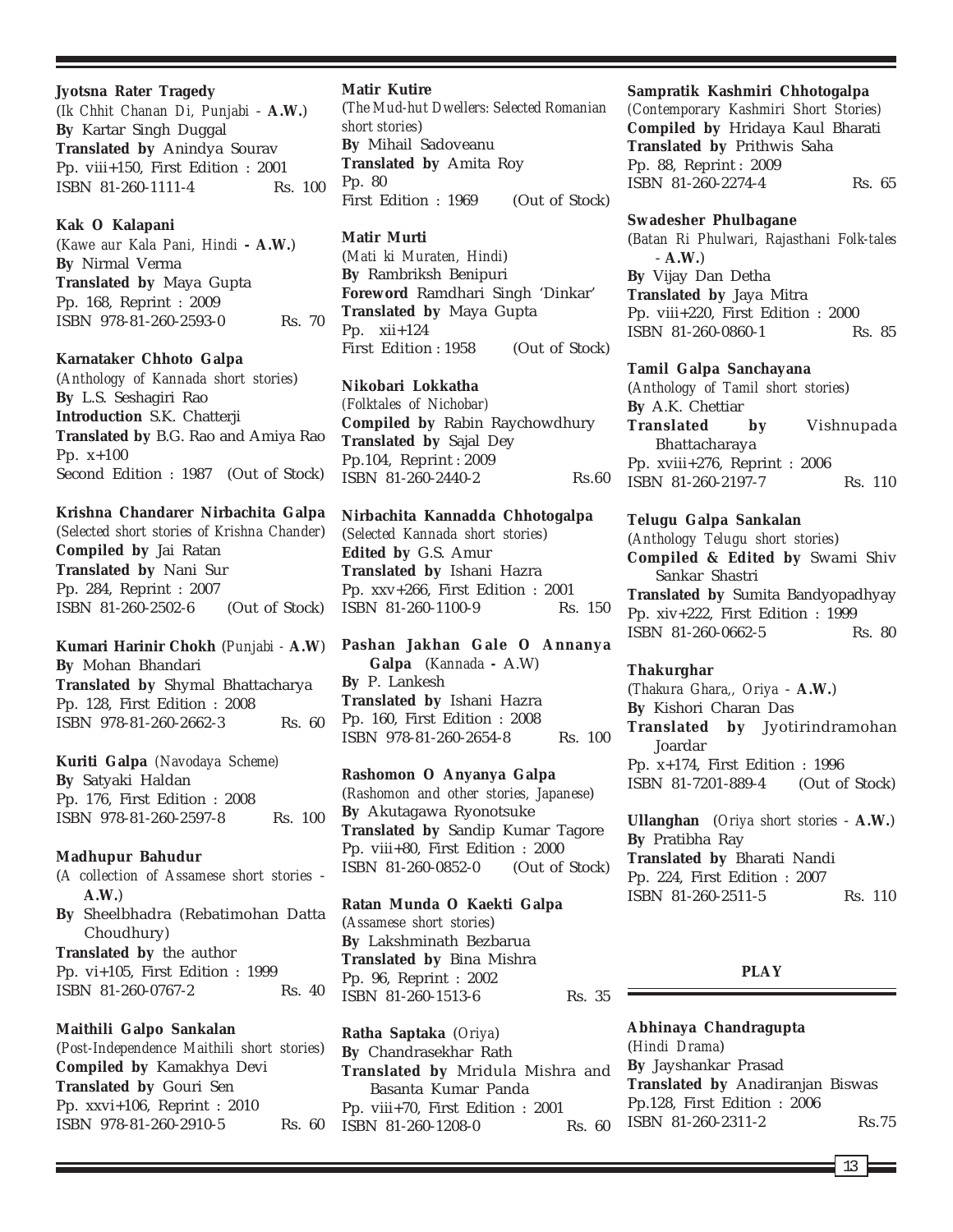**Antigone** (*Greek Classic*) **By** Sophocles **Translated by** Alokeranjan Dasgupta Pp. 72, Reprint : 2007 ISBN 978-81-260-2516-9 Rs. 35

**Aranya Fasal** (*Oriya* - **A.W.**) **By** Manoranjan Das **Translated by** Aurobindo Palit Pp. vi+128, First Edition : 1993 ISBN 81-7201-555-0 Rs. 35

**Banger Kettan** (*Frogs, Greek play*) **By** Aristophanes **Translated by** Hirendranath Datta Pp. 92, Reprint : 2007 ISBN 81-260-2517-4 Rs. 40

## **Bangla Ekanka Natya Sangraha**

(*Collection of Bengali One-Act Plays*) **Compiled and Edited by** Ajit Kumar Ghosh Pp. xvi+540, Reprint : 2008 ISBN 978-81-260-2670-8 Rs. 150

**Duti Pharasi Natak** (*French*) **Selected by** Pierre Corneille **Translated by** Samirkanta Gupta Pp. vi+132, First Edition : 1994 ISBN 81-7201-691-3 Rs. 60

**Iona** (*Romanian*) **By** Marin Sorescu's **Translated by** Amita Basu Pp. 48, First Edition : 1988 Rs. 10

## **Mrichchhakatika**

(*Sudraka's Sanskrit classic*) **By** Sudraka **Translated by** Sukumari Bhattacharji Pp. 82, Reprint : 2008 ISBN 978-81-260-2403-2 Rs. 60

## **Nirbachito Bangla Yatra** (*Vol. I-IV*)

*(Selected Bengali Yatras of the 19th and 20th Century)* **Compiled & Edited by** Devajit Bandopadhyay Pp. 404, 348, 495, 417, ISBN 978-81-260-2602-91 First Edition : 2009 Rs. 400 (per set)

**Othello** (*English*) **By** Shakespeare **Translated by** Suniti Kumar Chattopadhyay Pp. 136, Reprint : 2002 ISBN 81-260-1511-X Rs. 50

**Path** (*The Road, Anglophite African play, English*) **By** Wole Soyinka **Translated by** Dhruba Gupta Pp. iv+104, First Edition : 2000 ISBN 81-260-0850-4 Rs. 55

**R.U.R.** (*Czech*) **By** Karel Capek **Translated by** Someswar Bhowmik Pp. x+92 First Edition : 1989 Rs. 15

**Tartuffe** (*French classic*) **By** Moliere **Translated by** Lokenath Bhattacharaya Pp. 80, Reprint : 2007 ISBN 81-260-2504-2 Rs. 50

## **POETRY**

**Adhunik Hungariya Kavita** (*Anthology of Hungarian poems*) **Translated by** Basabi Chakraborty Pp. vi+131, First Edition : 2000 ISBN 81-260-0859-8 Rs. 65

**Adhunik Kannad Kabita Editerd by** Subhas Mukhopadhyay **Translated by** Various translators Pp. xiv+133, First Edition : 1997 ISBN 81-260-0387-7 Rs. 60

**Ahnika** (*Oriya* **- A.W.**) **By** Jagannath Prasad Das **Translated by** Manjula Chakravarty Pp. 72, First Edition : 1994 ISBN 81-7201-592-5 Rs. 40

**Akaler Madhye Saras** (*Akal Mein Saras, Hindi* - **A.W.**) **By** Kedarnath Singh **Translated by** Mallika Sengupta Pp. viii+85, First Edition : 1998 ISBN 81-260-0401-0 Rs. 50

**Akash Bhara Pakhi** (*Parindon Bhara Asman, Urdu* **- A.W.**) **By** Balraj Komal **Translated by** Jyotibhushan Chaki Pp. 88, First Edition : 2006 ISBN 81-260-2190-X Rs. 60 **Amritanuvaba and Changadeva - Pasashthi** (*Marathi classic*) **By** Jnanadeva **Translated by** Girishchandra Sen Pp. xiv+166, First Edition : 1965 Rs. 15

## **Anukriti (***A collection of contemporary Maithili poetry***)**

**By** Uday Narayan Singh **Translated by** Anuradha Mahapatra, Dilip Bandyopadhyay and Uday Narayan Singh Pp. xviii+75, First Edition : 1999 ISBN 81-260-0766-4 Rs. 65

**Anya Ekjan** (*Assamese -* **A.W**) **By** Harekrishna Deka **Translated by** Bijit Kumar Bhattacharya Pp. 76, First Edition : 2008 ISBN 978-81-260-2590-9 Rs. 60

**Baisnava Padavali**

(*A selection from Bengali Vaishnava Lyric poetry*) **Compiled & Edited by** Sukumar Roy Pp. 128, Reprint : 2009 ISBN 978-81-260-2509-1 Rs. 40

**Bangla Kavita Samuchchaya Volume I**

(*Anthology of Bengali Poetry from* 1000- 1941)

**Compiled & Edited by** Sukumar Sen Pp. xviii+558, Reprint : 2010 ISBN 978-81-260-2921-1 Rs. 180

## **Bangla Kavita Samuchchaya Volume II**

(*Anthology of Bengali Poetry from* 1941- 1985)

**By** Asit Kumar Bandopadhyay Pp. xxxiv+362, First Edition : 1993 ISBN 81-7201-432-5 Rs. 100

## **Bangla Theatarer Gan**

(*A collection of songs from Bengali theatre*) **Compiled & Edited by** Debajit Bandyopadhyay Pp. 160, Reprint : 2003 ISBN 81-260-1766-X Rs. 50

### **Baihnava Padavali**

(*A Selection from Bengali Vaishnava Lyric poetry*) **Compiled & Edited by** Sukumar Roy Pp. 128, Reprint : 2009 ISBN 978-81-260-2509-1 Rs. 60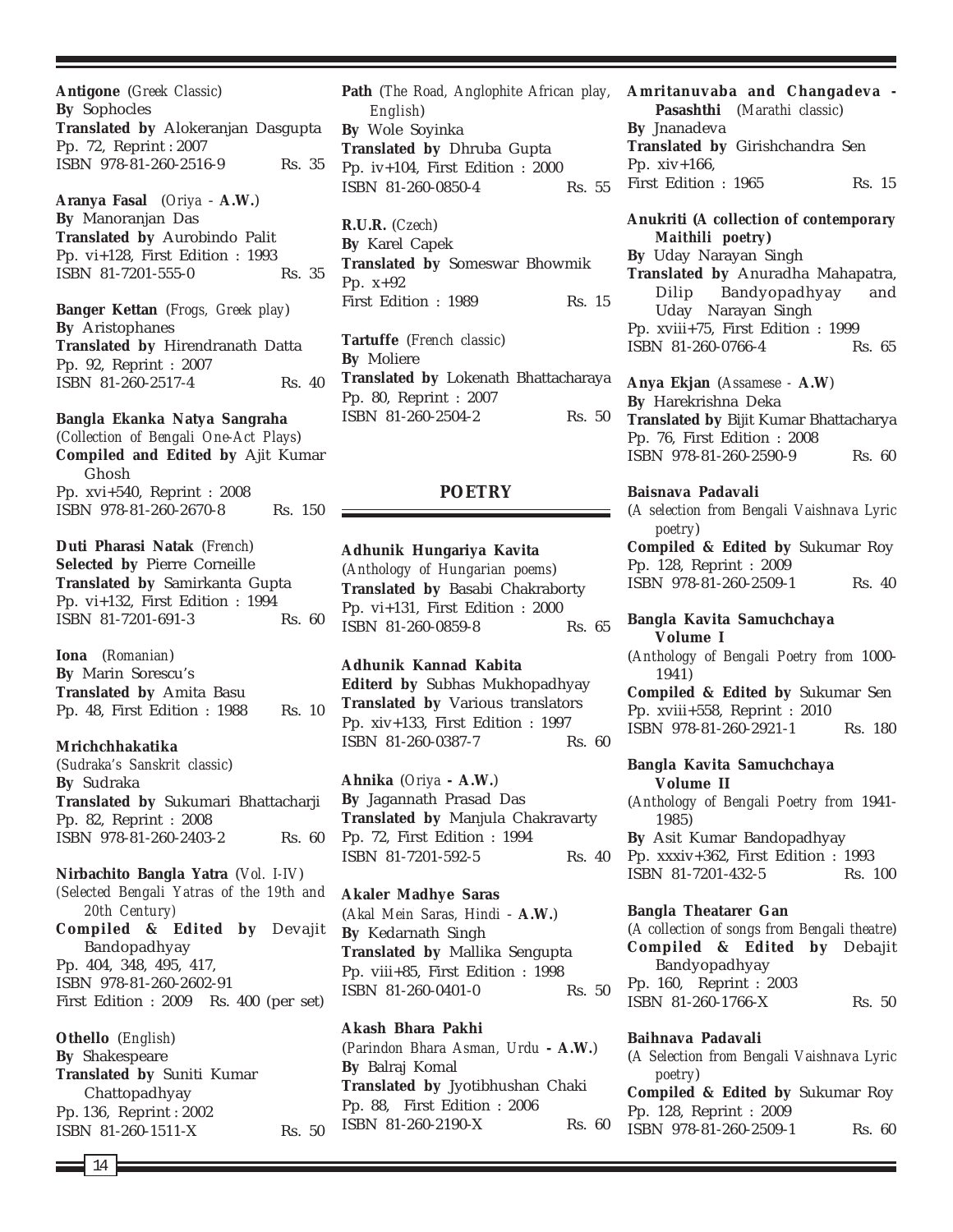**Bikashita Satapushpa** (*Bengali*) **Compiled & Edited by** Sunil Gangopadhyay Pp. 168, Reprint : 2009 ISBN 978-81-260-2595-4 Rs. 100

## **Bharatchandra**

*(Selections from Bharatchandra)* **Compiled & Edited by** Madanmohan Goswani Pp. 136, Reprint : 2006 ISBN 81-260-2218-3 Rs. 40

**Bharat Gatha** (*Select patriotic poems*) **By** Eminent poets Pp. 16 First Edition : 1963 (Out of Stock)

**Chaitanya Bhagvat** (*Mediaval Classic*) **By** Brindavan Das **Edited by** Sukumar Sen Pp. 342, Revised Edition : 2003 ISBN 81-260-1769-4 Rs. 160

**Chaitanya Charitamrita** (*Medieval classic*)

**Edited by** Sukumar Sen **By** Krishandas Kaviraj Pp. 256, Reprint : 2009 ISBN 978-81-260-2721-7 Rs. 140

## **Chandimangal**

(*Bengali Medieval classic*) **By** Kavikankan Mukundaram **Edited by** Sukumar Sen Pp. 462, Revised Edition : 2009 ISBN 978-81-260-2588-6 Rs. 200

## **Dhurjatiprasad Mukhopadhyay**

*(Bengali writer)* **By** Rushati Sen Pp. 152, First Edition : 2010 ISBN 978-81-260-3019-4 Rs. 40

**Garbhagriha** (*Oriya* - **A.W.**) **By** Harprasad Das **Translated by** Achintya Gangopadhyay Pp. 64, First Edition : 2002 ISBN 81-260-1420-2 Rs. 50

## **Ghalib: Nirbachita Kabita**

**Edited by** Jyotibhusan Chaki and Sankha Ghosh Pp. 308 ISBN 81-260-1871-2 Rs. 125

**Jeno Harano Kichhu** (*Urdu -* **A.W**) **By** Nida Fazli **Translated by** Aruna Mukhopadhyay Pp. 72, First Edition : 2008 ISBN 978-81-260-2587-9 Rs. 60

## **Jnaneswari**

(*Commentary on Bhagavadgita, Marathi*) **By** Jnanadeva **Translated by** Girish Chandra Sen Pp. xiv+672, Reprint : 1999 ISBN 81-260-0845-8 Rs. 150

**Kabir Bijak O Anyanya Kabita** (*Kabir's selected poems*) **Translated by** Ranjan Bandyopadhyay Pp. v+156, First Edition : 2001 ISBN 81-260-1234-X Rs. 80

**Kavita Charja** *(Bengali Poems presented in a symposium)* Pp. 148, First Edition : 2004 ISBN 81-260-1869-0 Rs. 70

**Khuntor Par Jholano Lok** (*Khutiyon Par Tange Log, Hindi* - **A.W.**) **By** Sarveshwar Dayal Saxena **Translated by** Kalipada Konar Pp. 108, First Edition : 1994 ISBN 81-7201-486-4 Rs. 80

**Kokborok Loksangit O Kavita** (*An antholoyg of folk-songs and poems of Tripura*) **Compiled and Edited by** Chandrakant Murasing Pp. 8+135, First Edition : 2003 ISBN 81-260-1757-0 Rs. 80

**Magadh**

(*Collection of Hindi poems* - **A.W.**) **By** Srikant Verma **Translated by** Debi Roy Pp. 84, First Edition : 1998 ISBN 81-260-0478-9 Rs. 40

**Manasamangal**

(*Selection from Ketkadasa Kshemananda*) **By** Bijanbihari Bhattacharya Pp. xii+140, Reprint : 2010 ISBN 81-260-1765-1 Rs. 70

**Nepali Kavita Sankalan** (*Nepali*) **Complied by** Ramprasad Lama **Edited by** Jaya Mitra Pp. 192, First Edition : 2008 ISBN 978-81-260-2652-4 Rs. 100

#### **New Yorke Kabi**

(Spanish Poems in Lorka) **By** F.G. Lorka Pp. 156 ISBN 81-260-1973-5 Rs. 90

### **Nirbachita Kabita**

(*Selection from poems of George Seferis, Greek*) **Translated by** Sisir Kumar Das Pp. 134, First Edition : 1992 ISBN 81-7201-162-8 Rs. 80

## **Nirbachita Rajasthani Donha**

(*A collection of Rajasthani Donha*) **Compiled, Edited & translated by** Jyotirmoy Das Pp. 230, First Edition : 2000 ISBN 81-260-0961-6 Rs. 90

#### **Niyati O Devajan**

(*Selected poems of Holderlin, German*) **Translated by** Alokeranjan Dasgupta Pp. 110, First Edition : 1992 ISBN 81-7201-189-X Rs. 40

## **Nutun Elakay**

(*Naye Ilake Mein, Hindi* **- A.W.**) **By** Arun Kamal **Translated by** Amal Kumar Ghosh Pp. 80, First Edition : 2006 ISBN 81-260-2118-7 Rs. 60

### **Pado Jami-O-Choutal**

(*The Waste Land & Four Quartets, English*) **By** T.S. Eliot **Translated by** Jagannath Chakraborty Pp. 80, Reprint : 2007 ISBN 81-260-1857-7 Rs. 50

**Ramprasadi** (*An anthology of Ramprasad Sen's Poems*)

**Compiled and Edited by** Sarbananda Choudhuri Pp. 160, Reprint : 2010 ISBN 978-81-260-2918-1 Rs. 85

**Sabdar Akash O Anyanya Kavita** (*Oriya* - **A.W.**) **By** Sitakant Mahapatra **Translated by** Tapan Bandyopadhyay Pp. 82, First Edition : 1998 ISBN 81-260-0490-8 Rs. 40

15 **F**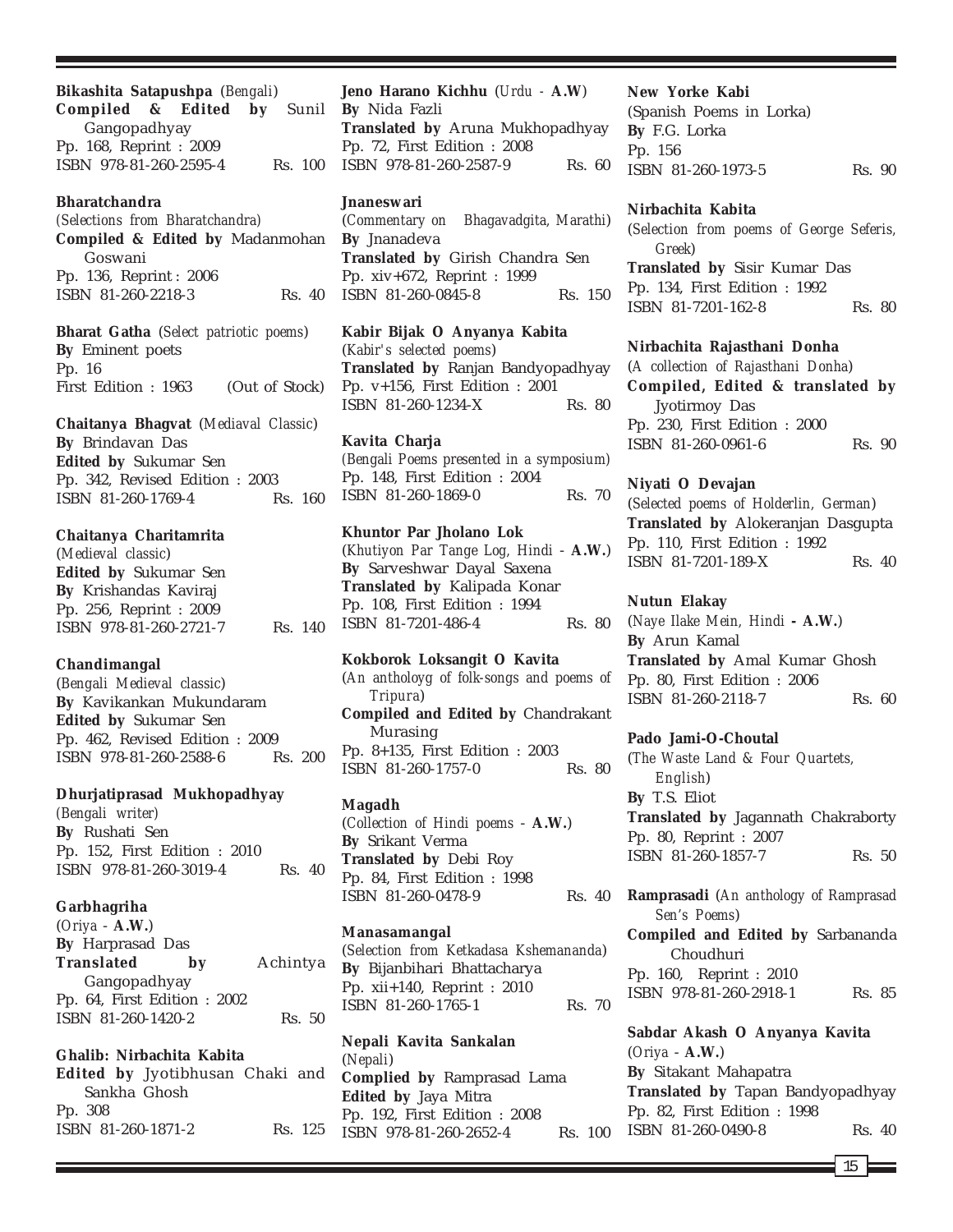**Smad O Kinnar** (*Federico Garcia Lorca's selected poems, Spanish*) **Translated by** Deviprasad Bandyopadhyay Pp. xxi+224, First Edition : 1992 ISBN 81-7201-258-6 Rs. 65 **Samparka** *(English* **- A.W.***)* **By** Jayanta Mahapatra **Translated by** Kallol Choudhury Pp.48, First Edition : 2006 ISBN 81-260-2305-8 Rs.50 **Sansyatma** (*Hindi* - **A.W,**) **By** Gyanendrapati **Translated by** Aruna Mukhopadhyay Pp. 304, First Edition : 2010 ISBN 978-81-260-2904-4 Rs. 160

**Santali Gano O Kavita Sankalan** (*Anthology of Santali songs & poems*) **Translated & Edited by** Suhrid Kumar Bhowmik Pp. 360, Reprint : 2006 ISBN 81-260-2194-2 Rs. 110

**Sri Radha** (*Oriya*) **By** Ramakanta Rath **Translated by** Kalipada Konar Pp. vi+107, First Edition : 1998 ISBN 81-260-0494-0 Rs. 40

## **Sudirgha Din Aru Ritu** (*Assamese* - **A.W.**) **By** Nirmalprabha Bardoloi **Translated by** Manotosh Chakraborty Pp. x+130, First Edition : 1993

**Swadhinata Sangramer Gan O Kavita** (*A Collection of songs and poems on Freedom Struggle*) **Compiled & Edited by** Anuradha Ray Pp. xxx+492, First Edition : 1999 ISBN 81-260-0666-8 Rs. 150

ISBN 81-7201-434-1 Rs. 50

## **Uttar Banglar Lokasangeet**

(*A collection of folksongs from North Bengal*)

| <b>Compiled &amp; Edited by Benu Dutta Roy</b> |        |  |
|------------------------------------------------|--------|--|
| Pp. 112, First Edition : 2002                  |        |  |
| ISBN 81-260-1330-3                             | Rs. 75 |  |

## **MAKERS OF INDIAN LITERATURE**

### **Abanindranath Tagore**

(*Bengali writer*) **By** Amitendranath Tagore Pp. x+74, First Edition : 1999 ISBN 81-260-0659-5 Rs. 25

#### **Achintya Kumar Sengupta**

(*Bengali writer*) **By** Rabil Pal Pp. 72, First Edition : 2010 ISBN 978-81-260-2907-5 Rs. 40

## **Advaita Mallabarman**

*(Bengali writer)* by Achintya Biswas Pp. 80, First Edition : 2006 ISBN 81-260-2278-7 Rs. 25

**Ashapurna Devi** *(Bengali writer)* **By** Manasi Dasgupta Pp.64, First Edition : 2006 ISBN 81-260-2275-2 Rs.25

#### **Asvaghosa**

(*Poet & Dramatist of Classical Literature*) **By** Roma Chaudhuri **Translated by** Tapodhir Bhattacharjee Pp. 88, First Edition : 1995 ISBN 81-7201-882-7 Rs. 15

**Baba Farid** (*Punjabi saint-poet*) **By** Balwant Singh Anand **Translated by** Kanika Tomar Pp. 88, First Edition : 2000 ISBN 81-260-1056-8 Rs. 25

**Banaphul By** Biplab Chakraborty Pp. 74, Reprint : 2010 ISBN 81-260-2117-99 Rs. 40

**Bhavabhuti** (*Sanskrit poet*) **By** G.K. Bhatt **Translated by** Amita Chakravarty Pp. vi+60, First Edition : 2000 ISBN 81-260-0914-4 Rs. 25

**Bharati** (*Tamil poet*) **By** Prema Nandkumar **Translated by** Vishnupada Bhattacharya Pp. viii+76, First Edition : 1988 Rs. 15

### **Bibhutibhusan Bandyopadhyay**

(*Bengali novelist and short story writer*) **By** Sunil Kumar Chattopadhyay Pp. 96, Reprint : 2010 ISBN 81-260-1507-1 Rs. 40

**Bishnu Dey** (*Bengali writer*) **Authored by** Arun Sen Pp. 121, First Edition : 1998 ISBN 81-260-0408-8 Rs. 25

### **Brahmanand Keshabchandra Sen**

**By** Jhara Basu Pp. 100, First Edition : 1993 ISBN 81-7201-195-4 Rs. 15

**Ghalib** (*Urdu poet*) **By** M. Mujeeb **Translated by** Mani Bhushan Bhattacharya Pp. viii+71, Reprint : 2006 ISBN 81-260-2308-2 Rs. 25

**Haraprasad Shastri** (*Bengali essayist*) **By** Satyajit Chaudhuri Pp. x+149, Reprint : 2010 ISBN 81-260-2019-9 Rs. 40

#### **Iswarchandra Vidyasagar**

(*Bengali social reformer and educationist*) **By** Hiranmay Banerjee **Translated by** Sudhirkumar Choudhuri Pp. iv+98, Reprint : 2006 ISBN 81-260-2125-X Rs. 25

**Jagadish Gupta** (*Bengali fictionist*) **By** Hiren Chattopadhyay Pp. 112, Reprint : 2009 ISBN 978-81-260-2408-4 Rs. 40

**Jaishankar Prasad** (*Hindi poet*) **By** Ramesh Chandra Shah **Translated by** Kalipada Das Pp. vi+89, First Edition : 1997 ISBN 81-260-0341-3 Rs. 25

**Kabir** (*Hindi writer*) **By** Prabhakar Machwe **Translated by** Prabhatmohan Bandopadhyay Pp. 56, Revised Edition : 2009 ISBN 978-81-260-2650-2 Rs. 40

**Kaka Kalelkar** (*Marathi writer*) **By** Vishnu Prabhakar **Translated by** Snehalata Chattopadhyay Pp. viii+130, Firest Edition : 1990 Rs. 15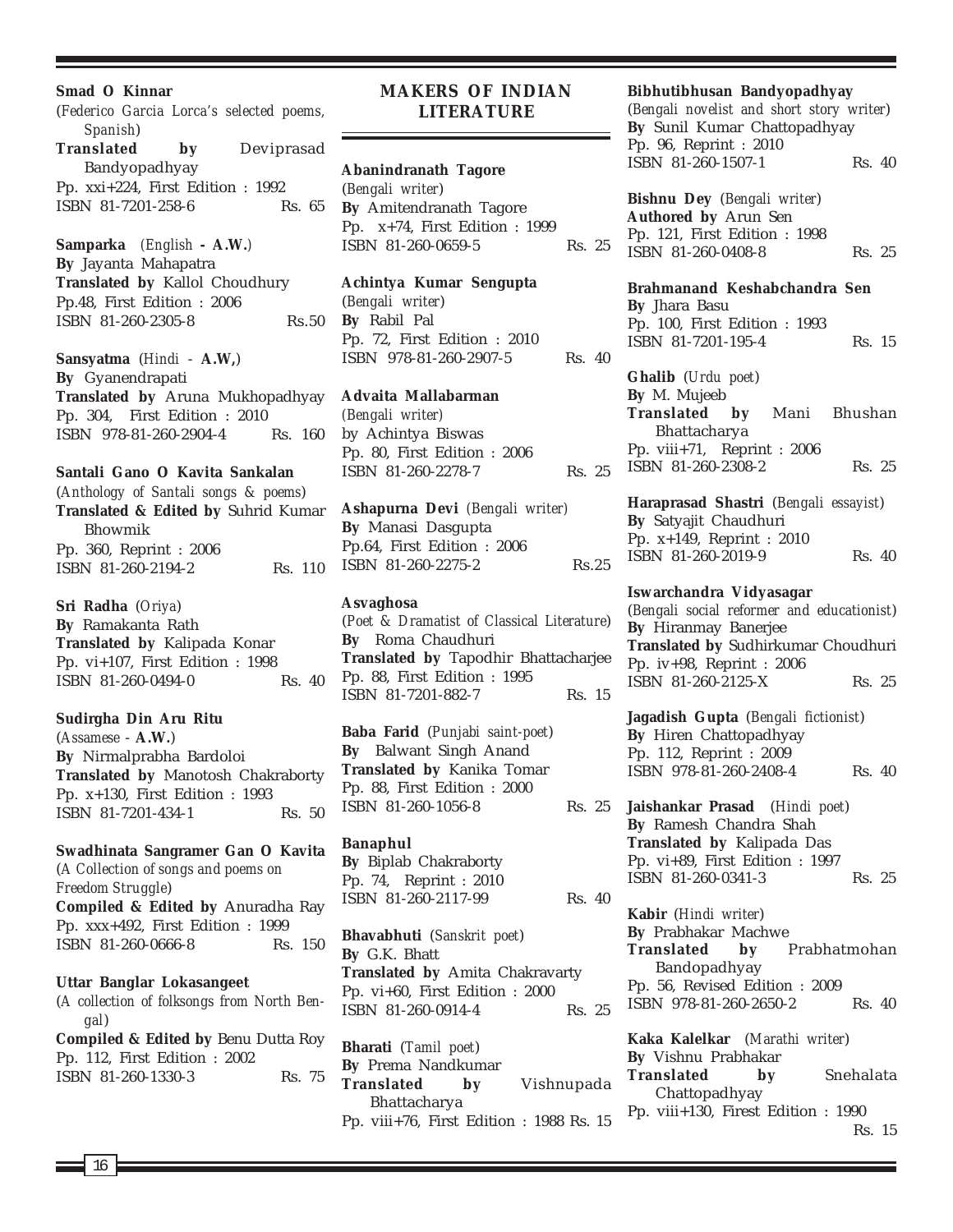**Kamban** (*Ancient Tamil poet*) **By** S. Maharajan **Translated by** Subramniyan Krishnamoorthy Pp. viii+76, First Edition : 1996 ISBN 81-260-0104-6 Rs. 15

**Kazi Abdul Wadud** (*Bengali Essayist*) **By** Jahirul Hasan Pp. x+110, Second Edition : 2007 ISBN 978-81-260-2591-6 Rs. 40

**Kazi Nazrul Islam** (*Bengali poet*) **By** Gopal Haldar **Translated by** Shivaprasad Samaddar Pp. v+80, Reprint : 2008 ISBN 978-81-260-2404-9 Rs. 40

**Keshavsut** (*Marathi poet*) **By** Prabhakar Machwe **Translated by** Kshitis Roy Pp. 74, First Edition : 1978 Rs. 15

**Krishan Chander** (*Urdu writer*) **By** Jeelani Bano **Translated by** Jyotibhusan Chaki Pp. 56, First Edition : 1994 ISBN 81-7201-621-2 Rs. 15

**Lakshminath Bezbarua** (*Assamese writer*) **By** Hem Barua **Translated by** Asit Gupta Pp. 74, First Edition : 1970 Rs. 15

**Mahadevi Verma** (*Hindi writer*) **By** Jagadish Gupta **Translated by** Kanai Kundu Pp. 120, First Edition : 2008 ISBN 978-81-260-2652-4 Rs. 40

**Maharshi Debendranath Tagore** (*Bengali thinker*) **By** Narayan Chaudhuri Pp. 76, Revised Edition: 2010 ISBN 978-81-260-3010-1 Rs. 40

**Mir Mosarraf Hossain** (*Bengali writer*) **By** Sirajuddin Ahmed Pp. x+108, First Edition : 1994 ISBN 81-7201-614-X Rs. 15

**Mohan Rakesh** (*Hindi playwriter*) **By** Pratibha Agarwal **Translated by** Subimal Basak Pp. 70, First Edition : 1993 ISBN 81-7201-448-1 Rs. 15

**Mohitlal Mazumdar** (*Bengali writer*) **By** Dwijendralal Nath Pages: x+86 Reprint : 2006 ISBN 81-260-2220-6 Rs. 25

**Nanalal** (*Gujarati poet*) **By** Umedbhai Motichand Maniar **Translated by** Subir Roychoudhuri Pages: viii+90 First Edition : 1984 Rs. 15

**Nirala** (*Hindi writer*) **By** Parmanand Srivastava **Translated by** Snehalata Chattopadhyay Pp. vi+90, First Edition : 1996 ISBN 81-260-0205-0 Rs. 15

**Premchand** (*Monograph on Hindi author*) **By** Prakash Chandra Gupta **Translated by** Sudhakanta Roy Choudhury Pp. 82, Reprint : 2003 ISBN 81-260-1760-0 Rs. 25

**Phaniswarnath Renu** *(Hindi writer)* **By** Surendra Choudhury **Translated by** Susanta Basu Pp.104, First Edition : 2006 ISBN 81-260-2306-6 Rs.25

**Rahul Sankrityayan** (*Hindi writer*) **By** Prabhakar Machwe **Translated by** Snehlata Chattopadhyay Pp. 68, Reprint : 1992 ISBN 81-7201-250-X Rs. 15

**Raja Rammohun Roy** (*Bengali writer*) **By** Saumyendranath Tagore **Translated by** Somendranath Bose Pp. vii+62, Reprint : 2009 ISBN 978-81-260-2410-0 Rs. 40

**Rajsekhar Basu** (*Bengali writer*) **By** Hemanta Kumar Addya Pp. vi+61, First Edition : 2001 ISBN 81-260-1323-0 Rs. 25

**Rameshchandra Datta** (*Bengali writer*) **By** Sisir Kumar Sinha Pp. 83, First Edition : 2002 ISBN 81-260-1327-3

**Ramkrishna Paramhansa**

(*Bengali Saint*) **By** Swami Lokeswarananda Pp. viii+97, Reprint : 2009 ISBN 978-81-260-2408-7 Rs. 40

**Sailajananda Mukhopadhyay** *(Bengali writer)* **By** Badhan Sengupta Pp.110, First Edition : 2006 ISBN 81-260-2441-0 Rs.25

**Satyendranath Dutta** (Monograph on Bengali poet) **By** Alok Ray Pp.96, First Edition : 2007

**Satinath Bhaduri** (*Bengali fiction writer)* **By** Swasti Mondal Pp. 96, First Edition : 2008 ISBN 81-260-1533-0 Rs. 40

ISBN 81-260-2501-8 Rs.25

**Sibnath Sastri** (*Bengali writer*) **By** Baridbaran Ghosh Pp. 98, First Edition : 1995 ISBN 81-7201-902-5 Rs. 15

**Swarnakumari Devi** (*Bengali writer*) **By** Sudakshina Ghosh Pp. 72, First Edition : 2006 ISBN 81-260-2124-1 Rs. 25

**Syed Mujtaba Ali** *(Bengali writer)* **By** Prasanta Chakraborty Pp. 128, First Edition : 2010 ISBN 978-81-260-2914-3 Rs. 40

**Toru Dutt** (*Indo-English poet*) **By** Padmini Sengupta **Translated by** Sudhir Kumar Choudhury Pp. 120 First Edition : 1978 (Out of Stock)

**Upendra Kishore Roy Choudhury** (*Bangali writer*) **By** Hemanta Kumar Addya Pp. 72, Reprint : 2006 ISBN 81-260-2191-0 Rs. 25

**Vallathol Narayana Menon** (*Malayalam poet*) **By** B. Hrdayakumari **Translated by** Bommana Visvanatham Pp. vi+112, First Edition : 1985 Rs. 15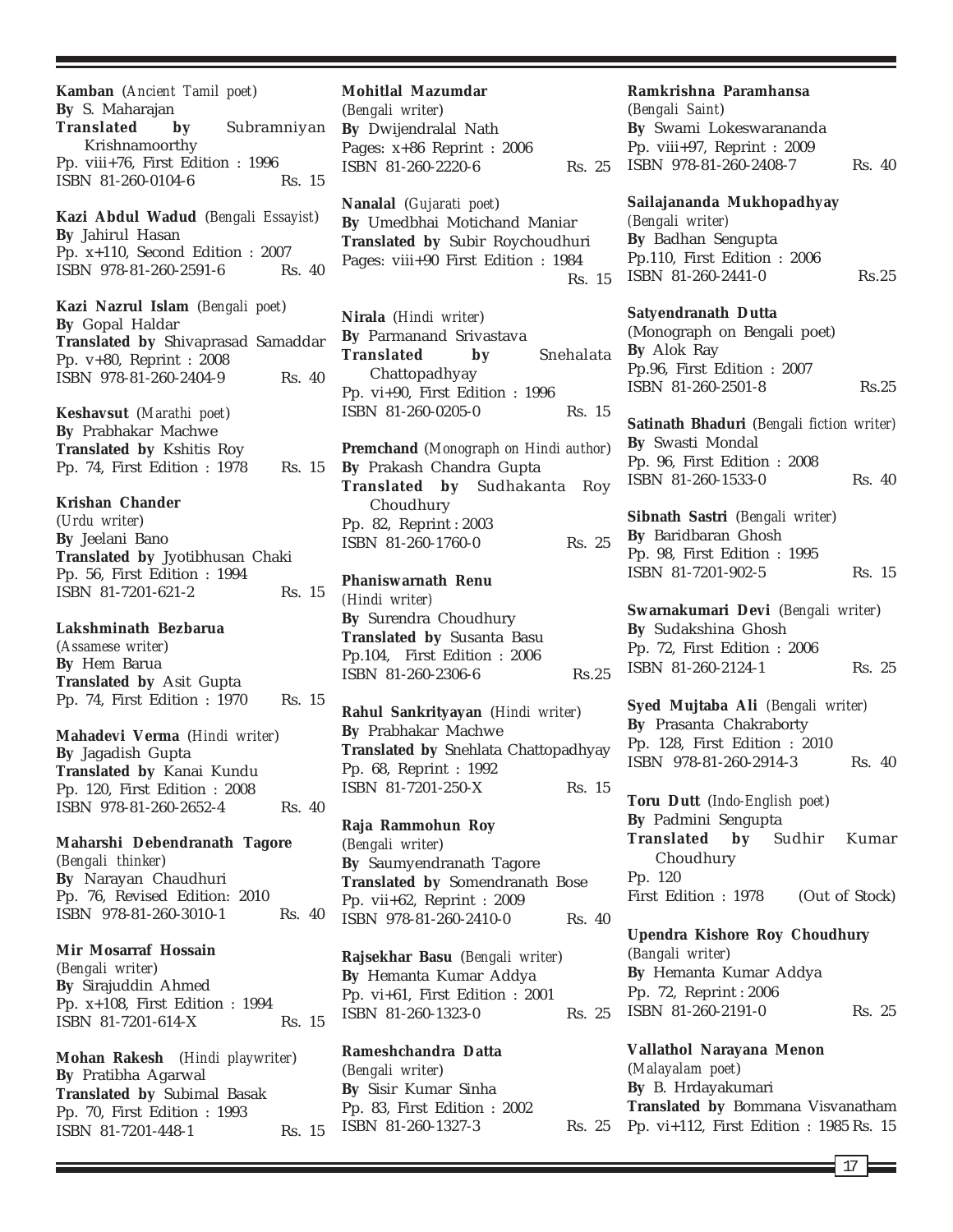**Veeresalingam** (*Telugu writer and social reformer*) **By** V.R. Narla **Translated by** Amiyakumar Sen Pp. xvi+110 First Edition : 1977 Rs. 15

**Vidyapati** (*Maithili poet*) **By** Ramanath Jha **Translated by** Ishani Hazra Pp. iv+55, First Edition : 1995 ISBN 81-7201-839-8 Rs. 15

## **HISTORY OF LITERATURE**

**Asamiya Sahityer Itihas** (*A History of Assamese Literature*) **By** Birinchi Kumar Barua **Translated by** Sudhanshumohan Bandyopadhyay Pp. vi+236, First Edition : 1985 (Out of Stock)

#### **Bangla Sahityer Itihas**

(*A History of Bengali Literature*) **By** Sukumar Sen Pp. 280, Reprint : 2007 ISBN 978-81-260-2512-1 Rs. 90

#### **Hindi Sahityer Itikhas**

(*A History of Hindi Literature*) **By** Vijendra Snatak **Translated by** Jyotimoy Das Pp. 465, First Edition : 2009 ISBN 978-81-260-2397-4 Rs. 200

### **Kannad Sahityer Itihas**

(*A History of Kannada Literature*) **By** R.S. Mugali **Translated by** Vishnupada Bhattacharya Pp. 218, First Edition : 1991 ISBN 81-7201-102-4 Rs. 40

**Maithili Sahityer Itihas** (*A History of Maithili Literature*) **By** Jaykanta Mishra **Translated by** Uday Narayan Singh Pp. 272, First Edition : 2002 ISBN 81-260-1510-1 Rs. 100 **Malayalam Sahityer Itihas** (*A History of Malayalam Literature*) **Translated by** P.K. Parameswaran Nair Pp. vi+304

First Edition : 1988 Rs. 50 **Nepali Sahityer Itihas**

(*A History of Nepali Literature*) **By** Kumar Pradhan **Translated by** Buddhadev Bandyopadhyay Pp. 190, First Edition : 2001 ISBN 81-260-1431-8 Rs. 85

## **GENERAL**

**Abhinavagupta** (*Biography*) **By** G.T. Deshpande **Translated by** Ratna Basu Pp. x+157, First Edition : 1996 ISBN 81-260-0096-1 Rs. 70

## **Alokparva**

(*Essay collection, Hindi* - **A.W.**) **By** Hazari Prasad Dwivedi **Translated by** Sandhya Choudhuri Pp. vi+215, First Edition : 1994 ISBN 81-7201-718-9 Rs. 45

#### **Amar Jibansmriti**

(*Mor Jivan Sowaran, Assamese*) (Autobiography of Lakshminath Bezbarua) **Translated by** Arati Tagore Pp. 4+131, 2nd Reprint : 2003 ISBN 81-260-1527-6 Rs. 60

**Areopagitica** (*English classic*) **By** John Milton **Translated by** Shashibhushan Dasgupta Pp. 136, Second Edition : 1984 Rs. 15

## **Atmacharit** (*Autobiography*)

**By** Fakir Mohan Senapati **Translated by** Maitri Shukla Pp. 298, Reprint : 2009 ISBN 978-81-260-2413-1 Rs. 120 **Atmakatha** (*Autobiography*) **By** Rajendra Prasad **Translated by** Priyaranjan Sen Pp. xii+814, First Edition : 1969Rs. 40

**Bangalee Meyer Bhabna Mulak Gadya-Unish Satak Compiled & Edited by** Sutapa Bhattacharya

Pp. 327, Reprint : 2007 ISBN 978-81-260-2513-8 Rs. 90

**Bangiya Sabdokosh Volume-I & II Compiled by** Haricharan Bandyopadhyay Pp. (Vol-I) xxxii+1246, (Vol-II) vii+387 Reprint : 2007 ISBN 81-260-1062-2 Rs. 700 (per set)

## **Bankimchandra Chattopadhyay : Nirbachito Rachana**

(*Selected writings of Bankimchandra Chattopadhyay*) **Compiled & Edited by** Bhabatosh Datta Pp. xxii+274, Reprint : 2008 ISBN 978-81-260-2592-3 Rs. 130

## **\*Bhagwan Buddha**

(*Marathi classic*) **Author** Dharmanand Kosambi **Translated by** Chandrodaya Bhattacharya Pp. xviii+233, Reprint : 2007 ISBN 978-81-260-2504-6 Rs. 110

### **Bhasa**

**By** V. Venkatachalam **Translated by** Pratap Bandyopadhyay Pp. xxviii+231, First Edition : 1995 ISBN 81-7201-696-4 Rs. 50

**Bibhutibhushan : Adhunik Jijnasa** (*A collection of seminar papers*) **Edited by** Arun Sen Pp. 222, Reprint : 2009 ISBN 978-81-260-2644-9 Rs. 80

### **Dalit**

(*A selection from Dalit writings from Marathi, Gujarati and Kannada*) **Edited by** Debes Roy Pp. X+298, Reprint : 2001 ISBN 81-260-1333-8 Rs. 90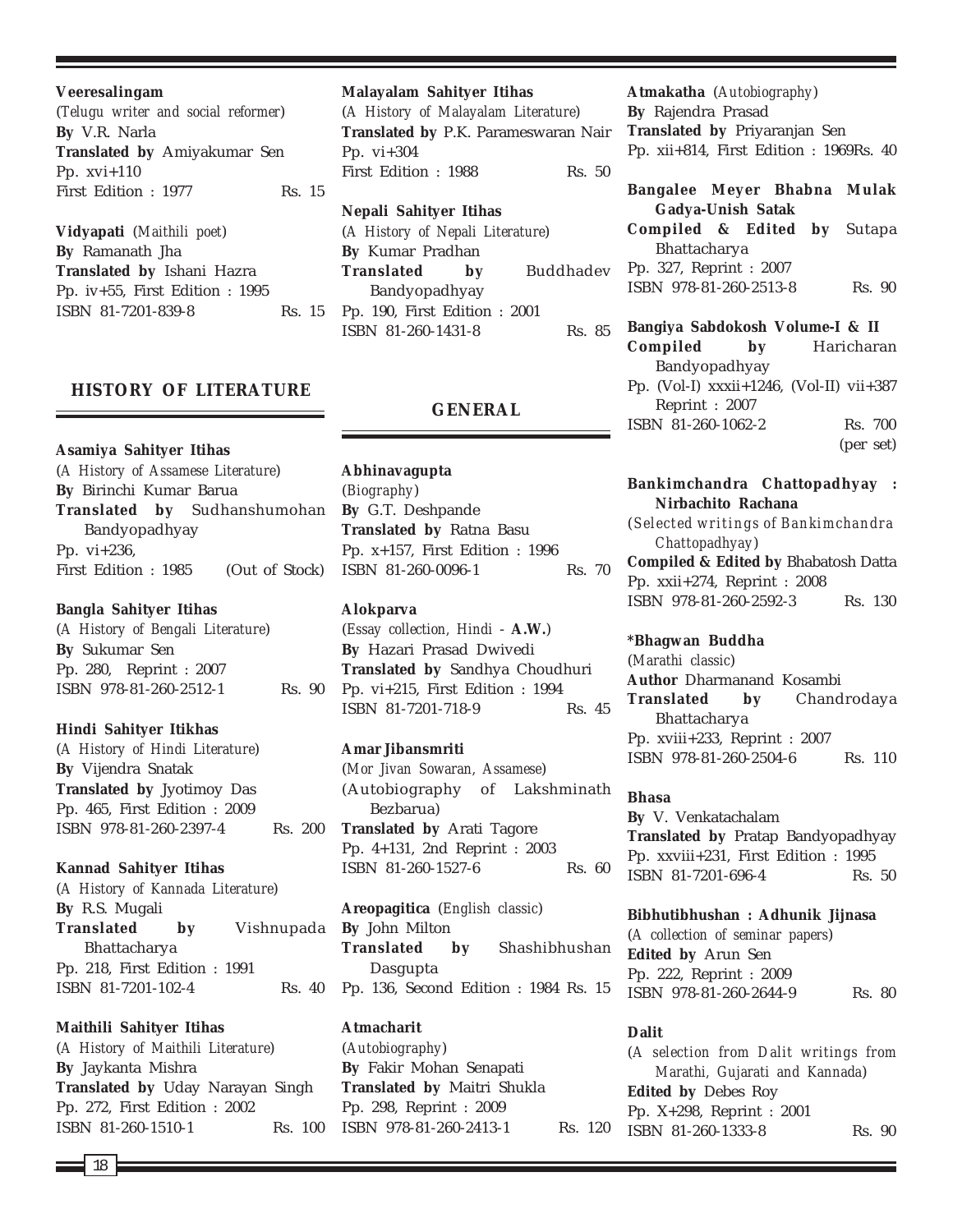#### **Dastamboo**

*(Mirza Ghalib's Urdu diary)* **By** Mirza Ghalib **Translated by** Pushpito Mukhopadhyay Pp. 48, First Edition : 2010 ISBN 978-81-260-2912-9 Rs. 50

**Duso Bachharer Bangla Prabandha Sahitya, (Volume-I)**

**Compiled & Edited by** Alok Ray, Pabitra Sarkar and Abhra Ghosh Pp. 468, First Edition : 2005 ISBN 81-260-2018-0 Rs. 160

**Dusho Bachhaner Bangla Prabandha Sahitya, (Volume-II) Compiled & Edited by** Alok Ray, Pabitra Sarkar, Abhra Ghosh Pp.552, First Edition : 2007 ISBN 81-260-2505-0 Rs.180

#### **Ei Samay-o-Jibananda**

(*Modern Times and Jibananda, A compilation of Seminar papers*) **Edited by** Sankha Ghosh Pp. vii+184, Reprint : 2001 ISBN 81-260-1015-7 Rs. 80

#### **Ekstambha Shila**

(*Selected writings of Henri Michaux in-French*) **Translated by** Lokenath Bhattacharya Pp. 164, First Edition : 1991 ISBN 81-7201-062-1 Rs.40

#### **Gandhi : Romain Rollandar-Drishtite**

(*Mahatma Gandhi and L'nde*) **By** Romain Rolland **Translated by** Lokenath Bhattacharya Pp. viii $+264$ , First Edition : 1969 (Out of Stock)

## **Gathanbad, Uttar-Gathanbad Ebong Prachya Kavyatattwa**

**By** Gopichand Narang **Translated by** Soma Bandyopadhyay Pp. 436, First Edition : 2010 ISBN 978-81-260-2664-7 Rs. 250

**Ghaliber Smriti** (*Yadgare Ghalib, Urdu*) **By** Maulana Altaf Hussain Hali **Translated by** Puspito Mukhopadhyay Pp. v+145, First Edition : 2001 ISBN 81-260-1061-4 Rs. 75

**Garambir Bapu** *(Marathi classic)* **By** Shripad Narayan Pendse **Translated by** Goutam Sengupta Pp.224, First Edition : 2006 ISBN 81-260-2454-2 Rs.120

## **Iqbal: Bharater Kavi Deshpremi**

(*Iqbal : Poet-Patriot of India, English*) **By** Syed Mujaffar Hussain Burney **Translated by** Deviprasad Bandyopadhyay Pp. viii+151, Reprint : 2008 ISBN 978-81-260-2596-1 Rs. 80

**Janmasatabarshe Jibanananda** (*Compilation of seminar papers*) **Edited by** Bhumendra Guha Pp. 308, First Edition : 2007 ISBN 81-260-2509-3 Rs. 150

## **Jawaharlal Nehru (1889-1947)** (*Biography in English -* **A.W.**) **By** S. Gopal

**Translated by** Anuradha Biswas Pp. 416, First Edition : 1993 ISBN 81-7201-439-2 Rs. 150

## **Jipsy Nadir Dhara**

(*Khana Badosh, Punjabi* - **A.W.**) **By** Ajeet Cour **Translated by** Jaya Mitra Pp. viii+152, Reprint : 2009 ISBN 978-81-260-2412-1 Rs. 60

**Jivan Lila** (*Gujarati Essays*) **By** Kakasaheb Kalekar **Translated by** Priyaranjan Sen Pp. 422, First Edition : 1963 (Out of Stock)

**Josmonisant Parampara** (*Nepali Epic*) **Compiled & Translated by** Sudhin Ghosh Pp. 176, First Edition : 2008 ISBN 978-81-260-2506-0 Rs. 120

## **Kavi Katha**

(*Biographical sketch of Tagore*) **By** Lila Majumdar Pp. 16, Second Edition : 1967 (Out of Stock)

**Kaekti Chithi: Mirza Ghalib** (*A collection of Ghalib's letter*) **Compiled & translated by** Priyadarshi Chakraborty Pp. xiv+88, First Edition : 1998 ISBN 81-260-0402-9 Rs. 40

#### **Laximpuran : Sriya Chandalini** (*Oriya Classic*)

**Compiled & Edited by** Khageswar Mohapatra **Translated by** Kailash Pattanaik Pp. 48, First Edition : 2009 ISBN 978-81-260-2665-4 Rs. 70

#### **Lun-yu**

(*Analects of Confucius, Chinese classic*) **Translated by** Amitendranath Tagore Pp. 96, Revised Edition : 2009 ISBN 978-81-260-2508-4 Rs. 60

#### **Madala Panji**

(*Chronology of events of Sri Jagannath Mandir*) **Compiled by** Arun Kumar Mohanty **Translated by** Krushnachandra Bhuyan Pp. 76, First Edition: 2010 ISBN 978-81-260-3023-1 Rs. 60

### **Manush Amar Bhai**

(*Selection from Gandhiji's writings*) **Compiled by** Krishna Kripalani **Translated by** Priyaranjan Sen Pp. xii+238, (Out of Stock)

## **Michael Madhusudan Datta : Nirbachita Rachna**

**Compiled & Edited by** Sisir Kumar Das Pp. 90, Reprint : 2007 ISBN 978-81-260-2511-4 Rs. 90

#### **Mirza Ghalib O Tnar Samay** *(Biography)*

**By** Pavan Kumar Varma **Translated by** Mandar Mukhopadhyay Pp.248, First Edition : 2006 ISBN 81-260-2301-5 Rs. 130

**Mithya Satya** (*Jhuta Saach, Hindi*) **Author** Yashpal **Translated** Kalipada Das Pp. viii+480, First Edition : 2000 ISBN 81-260-1116-5 Rs. 250

#### **Prayaner Satabarshe Vidyasagar**

(*Seminar paper on Iswarchandra Vidyasagar*) Pp. vii+100, Reprint : 2006 ISBN 81-260-2193-4 Rs. 35

#### **Renu Rachana Sanchayan**

(*Selection from Phaniswarnath Renu writings*) **By** Phaniswarnath Renu **Translated by** Nani Sur Pp. 334, Revised Edition : 2009 ISBN 978-81-260-2661-1 Rs. 160